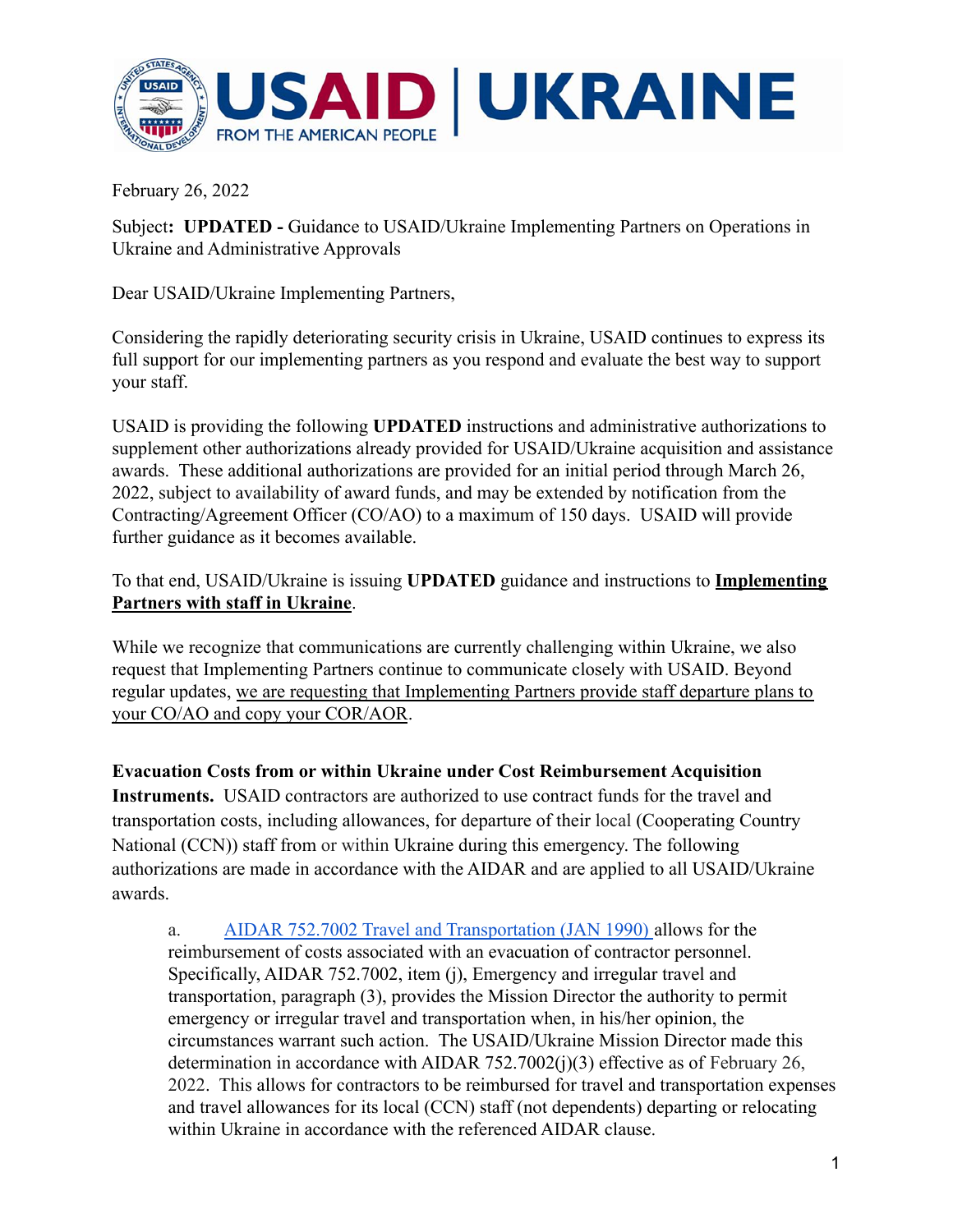b. [AIDAR 752.7028 Differentials and Allowances \(JUL 1996\)](https://www.usaid.gov/sites/default/files/documents/aidar.pdf) allows for the contractor employees to receive differentials and allowances. Authorization for contractor CCN employees' allowances associated with evacuation from or within Ukraine (such as temporary quarters subsistence and payments during evacuation allowances) was made by the USAID/Ukraine Mission Director and is effective as of February 26, 2022. This authorization will allow contractors to use contract funds to provide this support to their staff, not to exceed the limits established in [Chapter 600 of](https://aoprals.state.gov/content.asp?content_id=282&menu_id=75) [the Department of State Standardized Regulation](https://aoprals.state.gov/content.asp?content_id=282&menu_id=75)*s,* and the [Federal Travel Regulations](https://www.gsa.gov/policy-regulations/regulations/federal-travel-regulation-ftr).

*USAID determined that a \$67 per day allowance is a reasonable amount based on local conditions and the varying requests it has received from Contractor's operating in Ukraine. This reasonableness determination should not be interpreted as deviating from relevant regulatory authority. Partners are authorized to make lump sum payments of this amount for the initial period authorized in the letter (through March 26, 2022).*

**Travel Authorization under Acquisition Awards.** Travel is authorized for local (CCN) contractor staff in Ukraine to ensure safety and security. Prior approval of travel authorizations, in accordance with AIDAR 752.7032 International travel [approval and notification requirements](https://www.usaid.gov/sites/default/files/documents/aidar.pdf) [\(APR 2014\)](https://www.usaid.gov/sites/default/files/documents/aidar.pdf) is not required for emergency travel of contractor personnel and their dependents in Ukraine. Records of authorized emergency evacuation travel should be retained and be provided to USAID as soon as practicable.

**Evacuation Costs under Assistance Awards.** USAID's assistance agreements do not require the same specific approvals as needed for acquisition since travel and safety related expenses are governed largely by the recipient's own policies and subject to a standard of reasonableness under the cost principles. USAID considers amounts not exceeding those established in [Chapter](https://aoprals.state.gov/content.asp?content_id=282&menu_id=75) [600 of the Department of State Standardized Regulation](https://aoprals.state.gov/content.asp?content_id=282&menu_id=75)*s,* and the [Federal Travel Regulations](https://www.gsa.gov/policy-regulations/regulations/federal-travel-regulation-ftr) to generally be considered reasonable for any staff travel from or within Ukraine, and Ukraine evacuation related costs.

*USAID determined that a \$67 per day allowance is a reasonable amount based on local conditions and the varying requests it has received from Recipient's operating in Ukraine. This reasonableness determination should not be interpreted as deviating from relevant regulatory authority. Partners are authorized to make lump sum payments of this amount for the initial period authorized in this letter (through March 26, 2022).*

**13-month salary payment and/or salary advance.** If 13-month salary payments and/or other salary advance options are included in the employment agreement, implementing partners are authorized and encouraged to make these payments in advance, in accordance with current local Ukrainian labor laws. Such support must be within the current ceiling of your award and is subject to the availability of funds obligated to your award.

**Subawards and Grantees.** While this guidance is directed at prime awards, it can be used by implementing partners to make their determination on allowability of costs incurred and other programmatic authorities therein for their subwardees and grantees. The consideration of